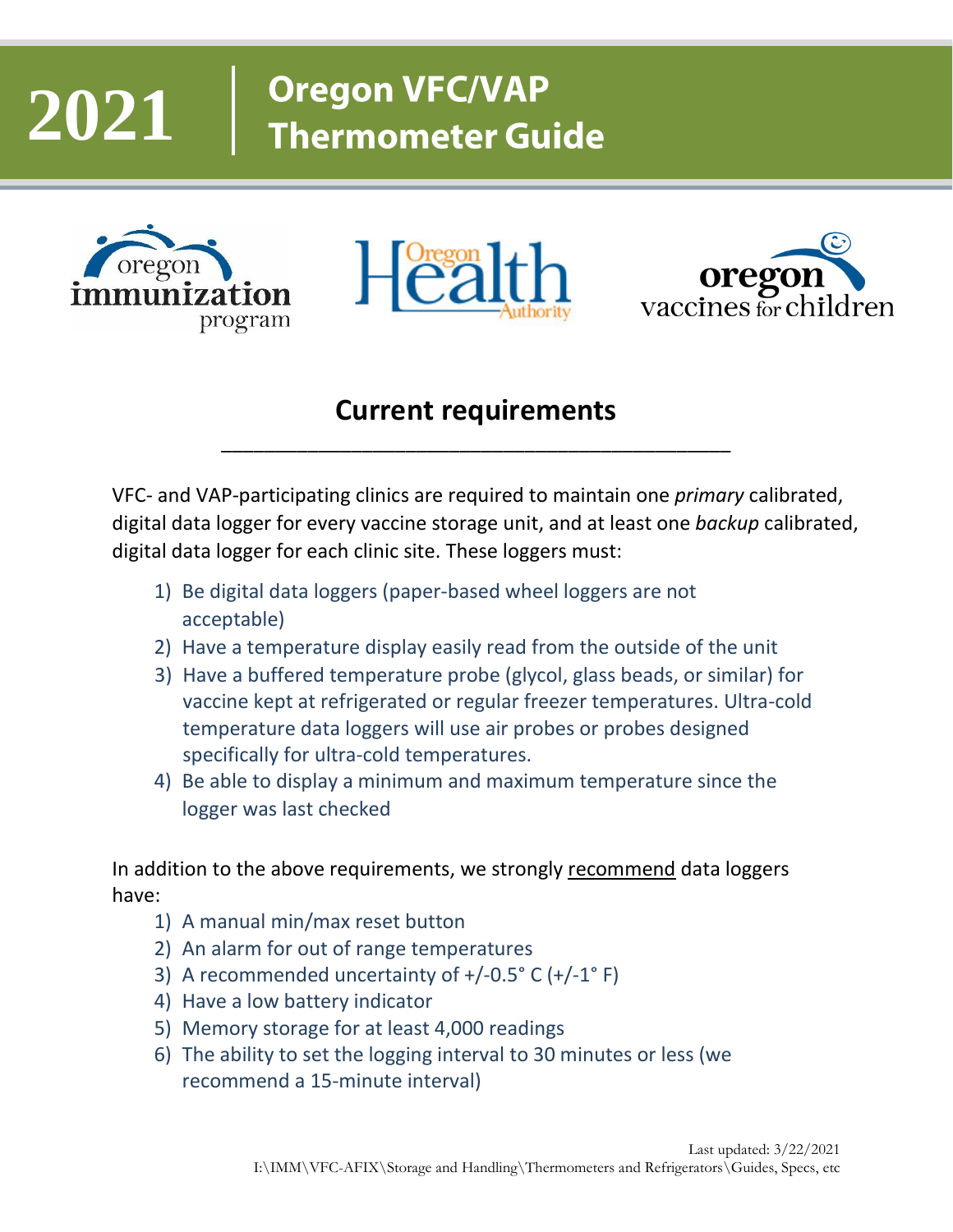#### **Calibration**

All digital data loggers used for vaccine monitoring must be calibrated once every 24-36 months, or according to the manufacturer's recommendation. At a minimum, the calibration certificate must include:

- o Model/Device Name or Number
- o Serial Number
- o Date of Calibration (Report or Issue Date)
- o Instruments Passed Testing (Instrument is within tolerance)

#### **Sample of ILAC-accredited Oregon calibration laboratories**

#### **Control Solutions**

[www.vfcdataloggers.com](http://www.vfcdataloggers.com/) PJLA Certificate #78234 35851 Industrial Way, Suite D St Helens, OR 97051 Phone: (888) 311-0636

#### **Cal-Cert Company**

[www.cal-cert.com](http://www.cal-cert.com/) IAS Certificate #CL-108 6709 SE Lake Rd Portland, OR 97222

Phone: (800) 356-4662

#### **JJ Calibrations, Inc.**

[www.jjcalibrations.com](http://www.jjcalibrations.com/) A2LA Certificate# 723.01 7007 SE Lake Rd

Portland, OR 97267 Phone: (503) 786-3005

#### **Micro Precision Calibration, Inc.**

[www.microprecision.com](http://www.microprecision.com/)

A2LA Certificate# 935.18 7925 SW Nimbus Ave, #28D Beaverton, OR 97008 Phone: (503) 746-5845

#### **Quality Control Services, Inc.**

[www.qc-services.com](http://www.qc-services.com/) A2LA Certificate# 1550.01 2340 SE 11th Ave Portland, OR 97214 Phone: (503) 236-2712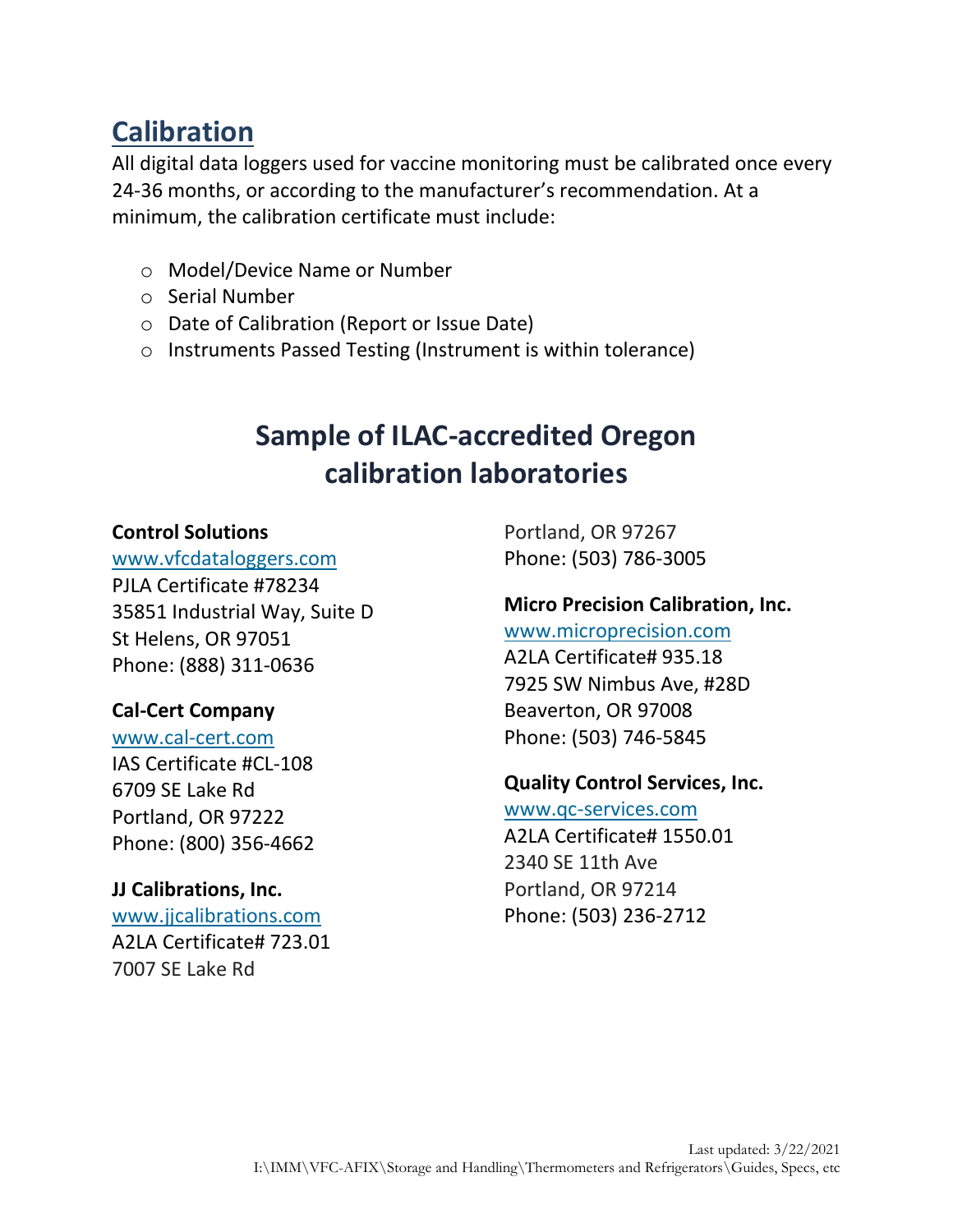## **Calibrated back-up digital data logger**

In 2015, CDC made it a requirement that all participating clinics maintain a calibrated, back-up digital data logger. Back-up loggers must meet the same specifications as primary data loggers. Back-up loggers have many uses and are essential to safeguarding your vaccine supply. Uses include:

- 1) Replacement logger while your primary unit is being calibrated
- 2) Backup reading when you suspect primary data logger malfunction
- 3) Temperature tracking during vaccine transport

**\* \* \* \* \* \* \* \* \* \* \* \* \* \* \* \* \* \* \* \* \* \* \* \* \* \* \* \* \* \* \***

## **Qualities to look for in a digital data logger:**

#### **Continuous monitoring**

Oregon VFC/VAP requires the use of a continuous monitoring digital data logger. This is a logger with the ability to record/graph temperatures over time. Do not

confuse a high/low recording thermometer with a continuous monitoring digital data logger. High/low units offer only basic information about the warmest and coldest temperature reached. By comparison, continuous data loggers give you the ability to store *all* past temperatures (on your computer) for future reference.



#### \* \* \* \*

## **Ambient air vs. buffered probe**

Thermometer units using an external buffered probe more accurately reflect vaccine temperatures over ambient air models. A study conducted by the National Institute of Standards and Technology (NIST) has shown that:

**"***A glycol-filled bottle approximates the thermal mass and properties of liquid vaccine, producing measurements representative of actual vaccine temperatures." (2011 National Immunization Conference, Washington D.C.)*

\* \* \* \*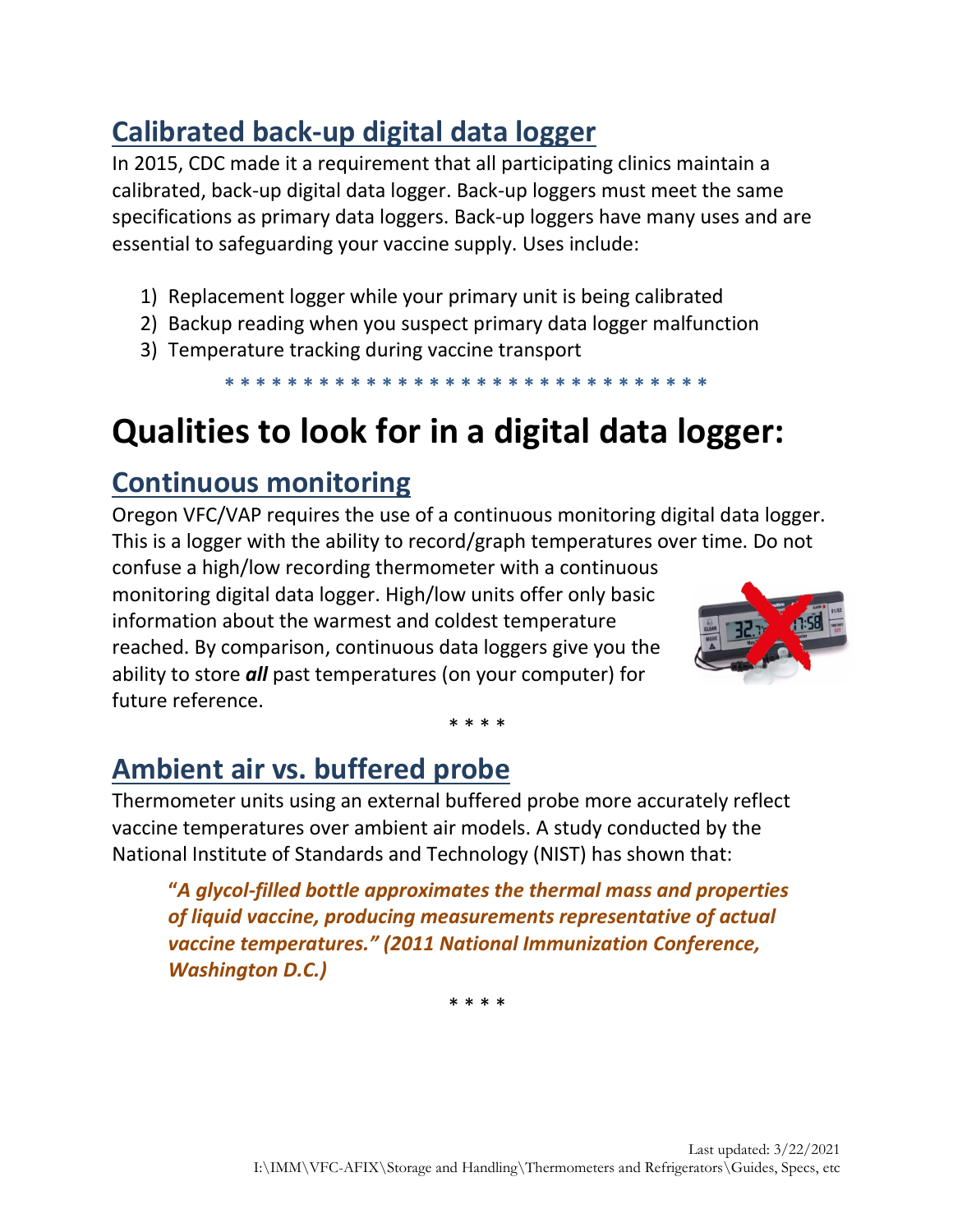## **Alarm (high/low)**

Choose a unit that allows you to set a high and low alarm (preferably audible). With this functionality, your clinic will be alerted any time your refrigerator or freezer temperature goes outside of the recommended range.

\* \* \* \*

## **Display (min/max)**

A large, easy to read display is extremely useful when monitoring vaccine. Avoid loggers that use confusing symbols or icons and those with small, hard to read displays. Your logger should have the ability to display (and reset) min/max temperatures between readings. Many newer logging systems 'display' on your computer.

\* \* \* \*

#### **Accuracy**

When choosing a thermometer, look for high accuracy, **+/-1°F (+/-.5°C).** This information should be contained in the Certificate of Traceability and Calibration Testing (also known as a Report of Calibration). Contact the manufacture directly if this information is not listed in the product description.

\* \* \* \*

#### **Low battery indicator**

Notification of low battery status is essential for accurate vaccine temperature recording. Such notification gives you advanced warning and ensures that vaccine monitoring is not interrupted or incomplete.

\* \* \* \*

#### **Logging Interval**

Logging intervals are the amount of time your logger is delayed between samples. A fifteen-minute interval results in a temperature sample being taken every fifteen minutes. Look for digital data loggers that offer a range of logging interval settings. We recommend you set your data logger to a 15 minutes interval.

\* \* \* \*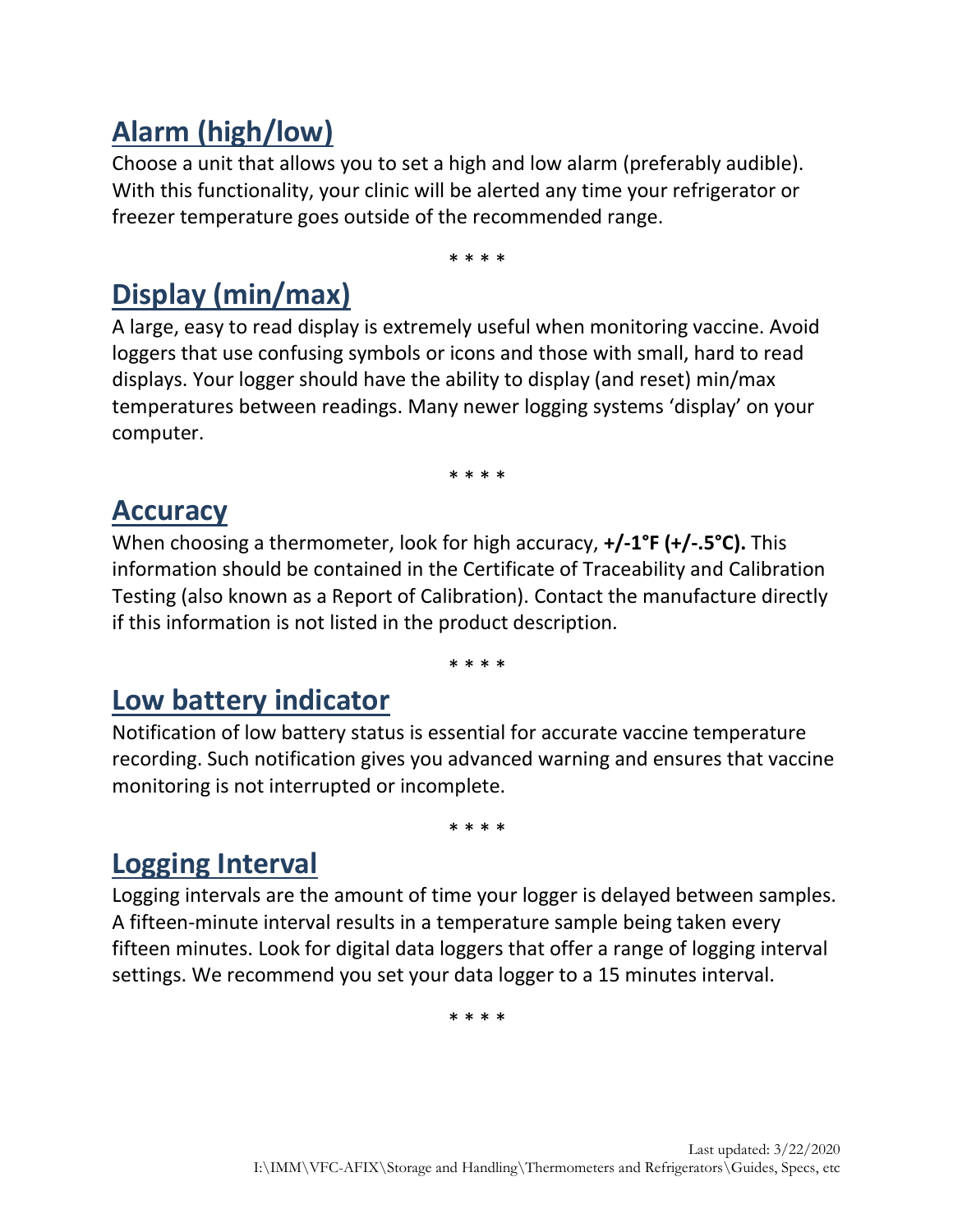#### **Software**

Some digital units do not include free graphing software and will require an additional purchase. Refer to the manufacturer or distributor for full details on your chosen unit.



#### \* \* \* \*

#### **Wireless and cloud-based systems**

Relative newcomers to the field of continuous temperature monitoring, Wi-Fi and Ethernet based systems are quickly gaining in popularity. While more costly than stand-alone



units, the increase in convenience and accessibility makes them a smart purchase. Some of the newer systems send temperature data directly to a cloud storage site which can be accessed, in real-time, from any computer in the world. Real-time feedback is especially useful when addressing time-sensitive vaccine excursions. Clinics will likely need a competent IT staff person (or tech savvy employee) to help implement such a system.

#### **A brief disclaimer**

As a state agency, we can't endorse any specific brand or product. The terms & conditions of your purchase are between you and your vendor.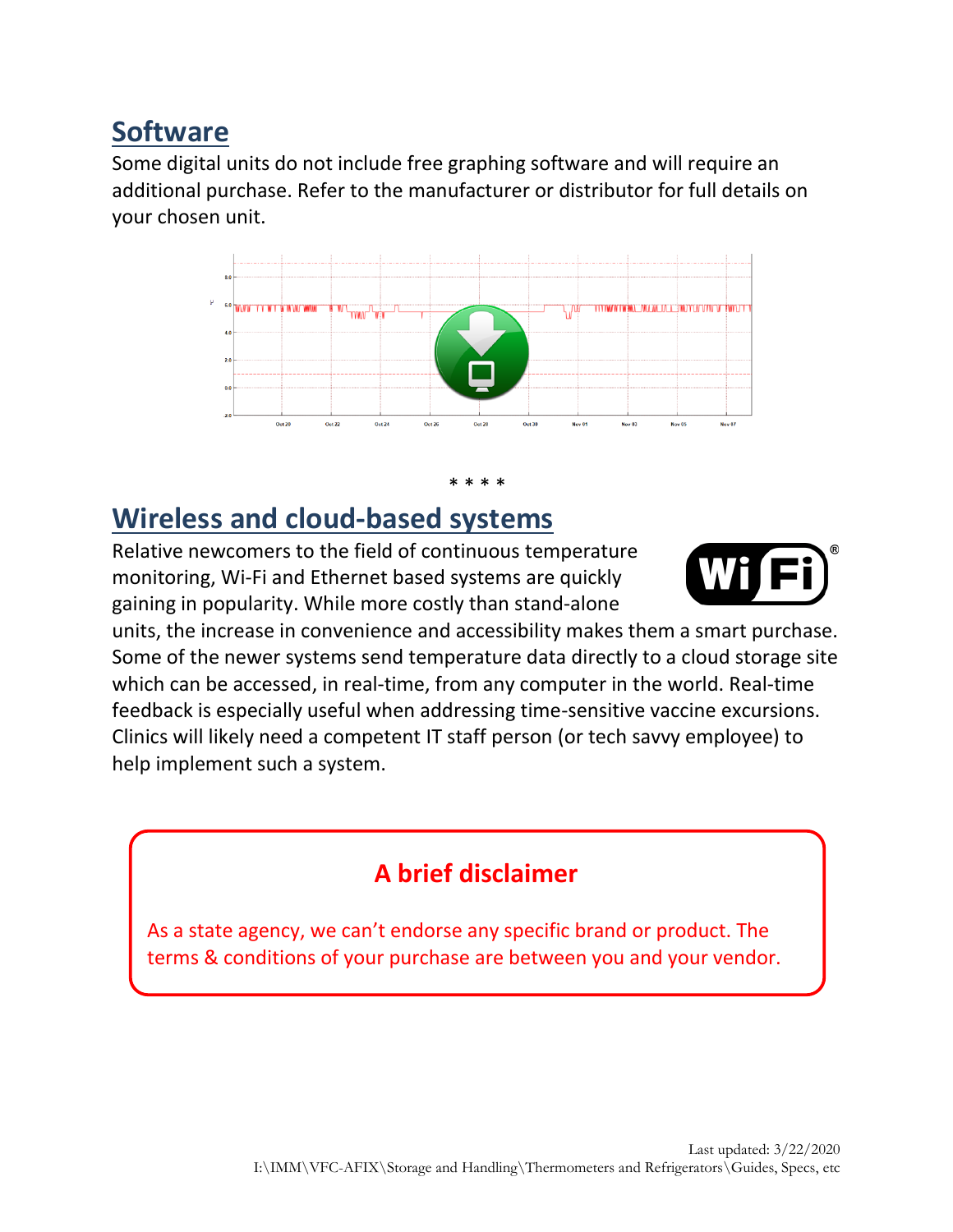## **Equipment Options**

Not long ago, medical clinics had few options when it came to inexpensive, digital data loggers. Fortunately, there are now a myriad of respected manufacturers offering continuous monitoring equipment. Because of this, it would be nearly impossible to keep an exhaustive, updated list of every VFC/VAP qualified logger option. Instead, we offer this overview of the *types* of loggers to consider during your search.

The Oregon Immunization Program is here to help! Don't hesitate to contact our VFC/VAP Help desk (971-673-4832) with any question you have about this requirement or logger options you are considering.

#### **Distributors**

You have many options when it comes to purchasing your loggers. Below are a few of the most popular online vendors:

- **Control Solutions (an Oregon-based company):** [www.VFCdataloggers.com](http://www.vfcdataloggers.com/)
- **Supply Link:** [www.supply-link.co](http://www.supply-link.co/)
- **CAS Dataloggers:** [www.dataloggerinc.com](http://www.dataloggerinc.com/)
- **TheDataLoggerStore.com:** [www.microdaq.com](http://www.microdaq.com/)
- **ThermoWorks:** [www.ThermoWorks.com](http://www.thermoworks.com/)

#### **Basic stand-alone loggers**

These simple and inexpensive loggers come in many shapes, sizes and styles. They're often simple to use and easy to set-up. Some manufacturers offer units that allow dual (freezer and refrigerator) temperature monitoring in one unit. They work by storing continuous temperature data via built-in memory or external media card. This stored data can then be downloaded to your computer for review and backup.

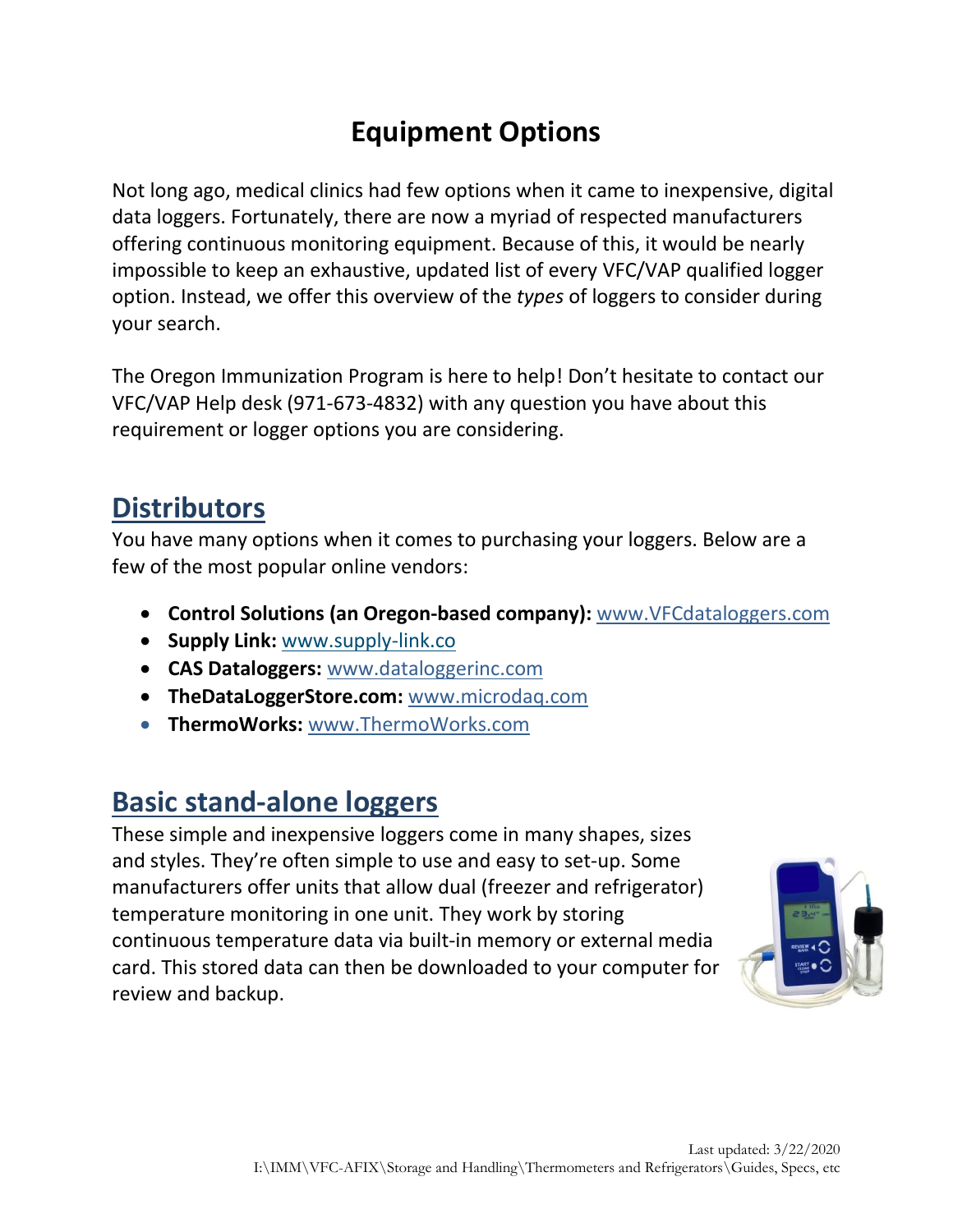#### **Popular units in this category include:**

- **LogTag TRED30-16R:** Temperature Recorder with 30-day Summary Display and Remote Probe. [www.logtagrecorders.com/products/tred30-7.html](http://www.logtagrecorders.com/products/tred30-7.html)
- **Lascar EL-USB-TP-LCD:** Thermocouple Data Logger with LCD and USB Interface.

[www.lascarelectronics.com/temperaturedatalogger.php?datalogger=462](http://www.lascarelectronics.com/temperaturedatalogger.php?datalogger=462)

• **Lascar EL-GFX-DTP:** Dual Channel Temperature Probe Data Logger with Graphic Screen. [www.lascarelectronics.com/temperaturedatalogger.php?datalogger=463](http://www.lascarelectronics.com/temperaturedatalogger.php?datalogger=463)

## **Wi-Fi and Ethernet loggers**

Wireless systems offer a step up in convenience and monitoring. The biggest advantage of wireless logging is the ability to monitor multiple refrigerators and freezers from a single computer (or internal network) in real-time. These systems save staff from having to manually disconnect and download temperatures or change out paper wheels on a weekly basis. **Please note, a wireless system does not relieve you from the requirement for once-daily min/max checks.**



#### **Popular units in this category include:**

- **Lascar EL-WiFi-TP (and TP+):** WiFi Thermocouple Temperature Data Logging Sensor. [www.lascarelectronics.com/temperaturedatalogger.php?datalogger=433](http://www.lascarelectronics.com/temperaturedatalogger.php?datalogger=433)
- **Accsense:** Vaccine Storage Temperature Monitoring Kit. [www.accsense.com/products/monitoring-systems/vaccine-storage](http://www.accsense.com/products/monitoring-systems/vaccine-storage-temperature-monitoring-kit/)[temperature-monitoring-kit/](http://www.accsense.com/products/monitoring-systems/vaccine-storage-temperature-monitoring-kit/)
- **SensoScientific B10-202:** Wireless Temperature Monitoring System. [www.sensoscientific.com/vaccine-vfc/](http://www.sensoscientific.com/vaccine-vfc/)
- **InTemp:** Multiple logger options using Bluetooth Low Energy (BLE) to communicate with mobile devices. <https://www.onsetcomp.com/intemp/products/cx-storage-series/>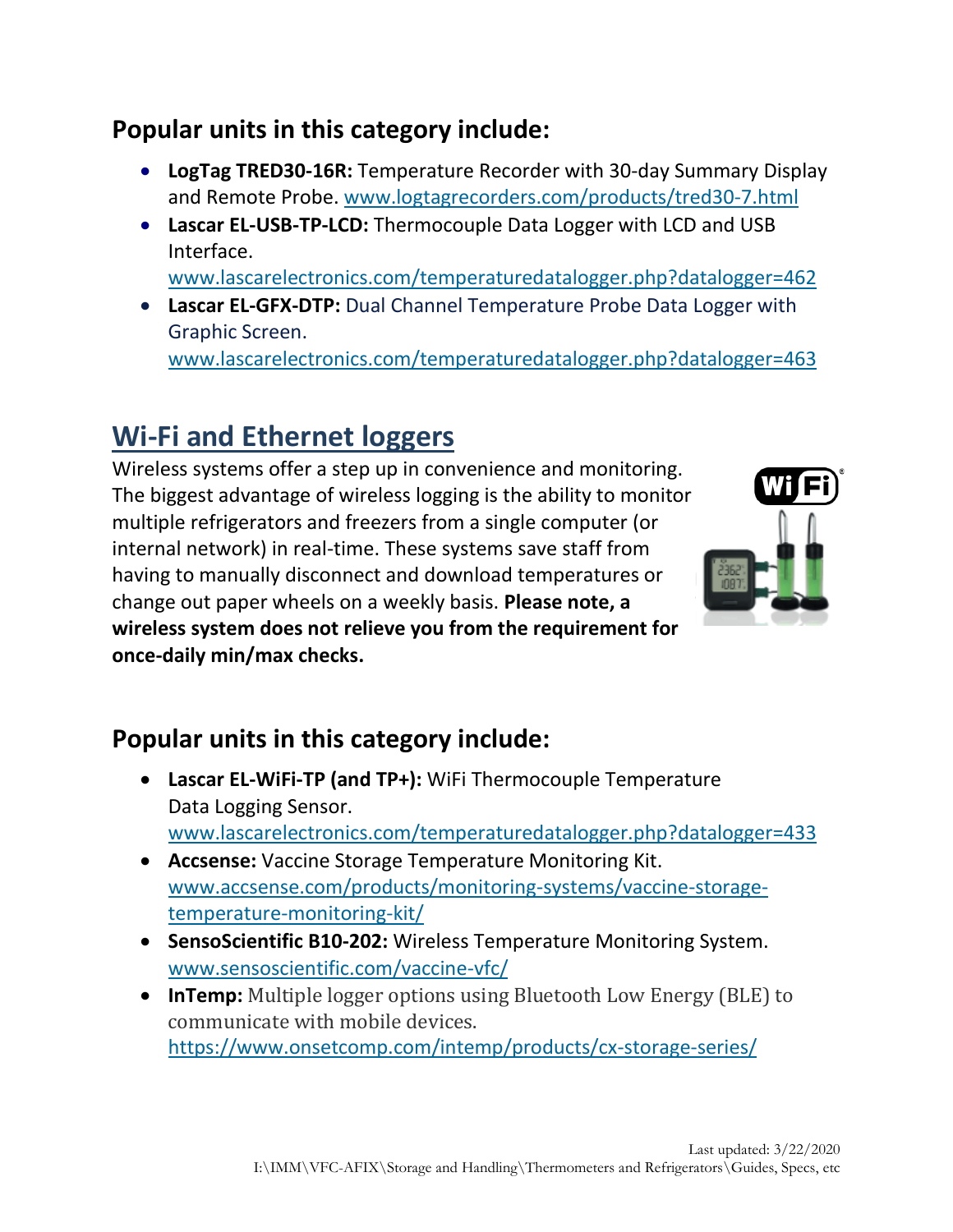## **Enterprise-level monitoring systems**

These monitoring/tracking solutions are targeted at large healthcare organizations, medical groups, hospitals and research facilities. They are distinct in their ability to scale and expand as needed. If your organization is growing fast, consider upgrading to one of these unified and scalable temperature monitoring system.



#### **Popular units in this category include:**

- **Accsense:** Continual Cloud-Based Monitoring System. <http://accsense.com/products/monitoring-systems/>
- **Temptrak:** 24/7 Remote Environmental Monitoring. <https://www.cooper-atkins.com/products/temptrak-wifi-hardware/>
- **Aeroscout:** Single, Unified Wi-Fi-based Solution for Monitoring. [https://www.stanleyhealthcare.com/hospitals-clinics/rtls/aeroscout](https://www.stanleyhealthcare.com/hospitals-clinics/rtls/aeroscout-)temperature-and-environmental-monitoring
- **PharmaWatch:** 24/7 Real-time Monitoring of Temperature, Humidity, CO2 and Differential Pressure.<https://www.pharmawatch.com/pharmawatch/>
- **SmartTemps:** Real-time temperature management. <http://www.smart-temps.com/web/healthcareindex.cfm>

## **COVID-19: Ultra-Low Temperature Digital Loggers**

Pfizer's new COVID vaccine requires consistent ultra-low (UL) storage conditions. Traditional digital loggers are not designed to perform at these extreme temperatures. Fortunately, several manufacturers make loggers specifically for UL conditions.



#### **Products to consider:**

• **InTemp CX600/700 Series:** Stand-alone logger with a built-in probe that can measure temperatures as low as -95°C (-139°F) for the CX600 series and as low as -200°C (-328°F) for the CX700 series. <https://www.onsetcomp.com/intemp/products/cx-storage-series/>